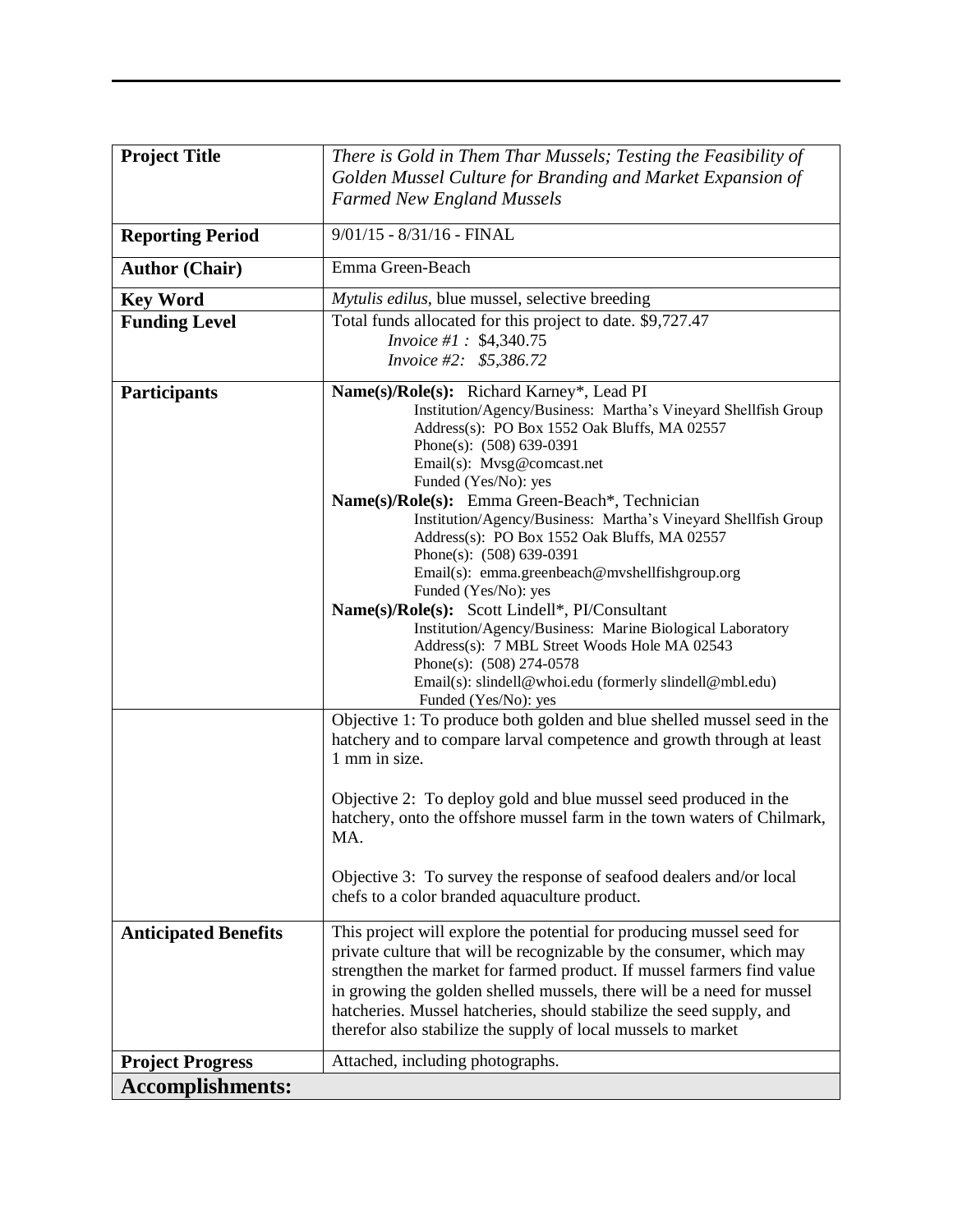| <b>Outreach Overview</b>  | We have deployed golden mussel seed on the offshore mussel farm for<br>grow out. We have heard some interest from chefs but have not gotten<br>enough market sized product to bring them to test.                                                                                                                                                                                                                                                                                                                                                                                                                                                                                                                                                                                                                                                                                                                                                                                                 |  |  |  |  |
|---------------------------|---------------------------------------------------------------------------------------------------------------------------------------------------------------------------------------------------------------------------------------------------------------------------------------------------------------------------------------------------------------------------------------------------------------------------------------------------------------------------------------------------------------------------------------------------------------------------------------------------------------------------------------------------------------------------------------------------------------------------------------------------------------------------------------------------------------------------------------------------------------------------------------------------------------------------------------------------------------------------------------------------|--|--|--|--|
| <b>Targeted Audiences</b> | The target audience with whom we aim to change the knowledge of is<br>local chefs and seafood purveyors. In order for golden mussels to have a<br>positive impact on the market for locally farmed mussels, these chefs<br>and sellers must want to sell and serve mussels with a non-conventional<br>look. There have been a few articles in the local newspapers which<br>resulted in constructive on-line conversations and emails to us regarding<br>the project.                                                                                                                                                                                                                                                                                                                                                                                                                                                                                                                             |  |  |  |  |
| <b>Outputs:</b>           | The main output of this project is mussel seed. A presentation at a<br>shellfish/aquaculture conference will be made at the end of the project.                                                                                                                                                                                                                                                                                                                                                                                                                                                                                                                                                                                                                                                                                                                                                                                                                                                   |  |  |  |  |
| <b>Outcomes/Impacts:</b>  | Articles written about the project in local newspapers have<br>spurred discussions of the project that we believe have informed<br>the public and target audience about mussel farming and how<br>selective breeding operates.                                                                                                                                                                                                                                                                                                                                                                                                                                                                                                                                                                                                                                                                                                                                                                    |  |  |  |  |
| <b>Impacts Summary</b>    | <b>1. Relevance:</b> In order for the mussel farming industry to grow in<br>southern New England, the product must compete with<br>Canadian imports. One way of doing so is to develop a distinct<br>looking product such as golden shelled mussels<br>2. Response: We spawned blue and gold mussels in the MVSG<br>hatchery, deployed seed onto the off shore mussel farm on<br>Martha's Vineyard, and kept some seed to observe how the shell<br>color changes with time/age.<br><b>3.</b><br><b>Results:</b> So far, our work has made chefs and consumers that<br>golden shelled mussels are simply selected, native mussels (not<br>an exotic species) that could be grown locally and used to<br>identify their local product.<br>4. Recap: One- sentence summary<br>This project has produced golden and blue mussel seed that has<br>been planted out onto a commercial aquaculture site, as well as<br>conversation about mussel aquaculture amongst seafood<br>consumers and purveyors. |  |  |  |  |
| <b>Publications</b>       | Follow the format to list publications in the following categories:<br>Presentations:<br>Oral<br>$\circ$<br>Posters<br>$\circ$<br>Peer-reviewed:<br>Print (journal, etc.)<br>$\circ$<br>Digital (websites, videos, etc.)<br>$\circ$<br>Non-Peer-reviewed:<br><b>o</b> Extension factsheets                                                                                                                                                                                                                                                                                                                                                                                                                                                                                                                                                                                                                                                                                                        |  |  |  |  |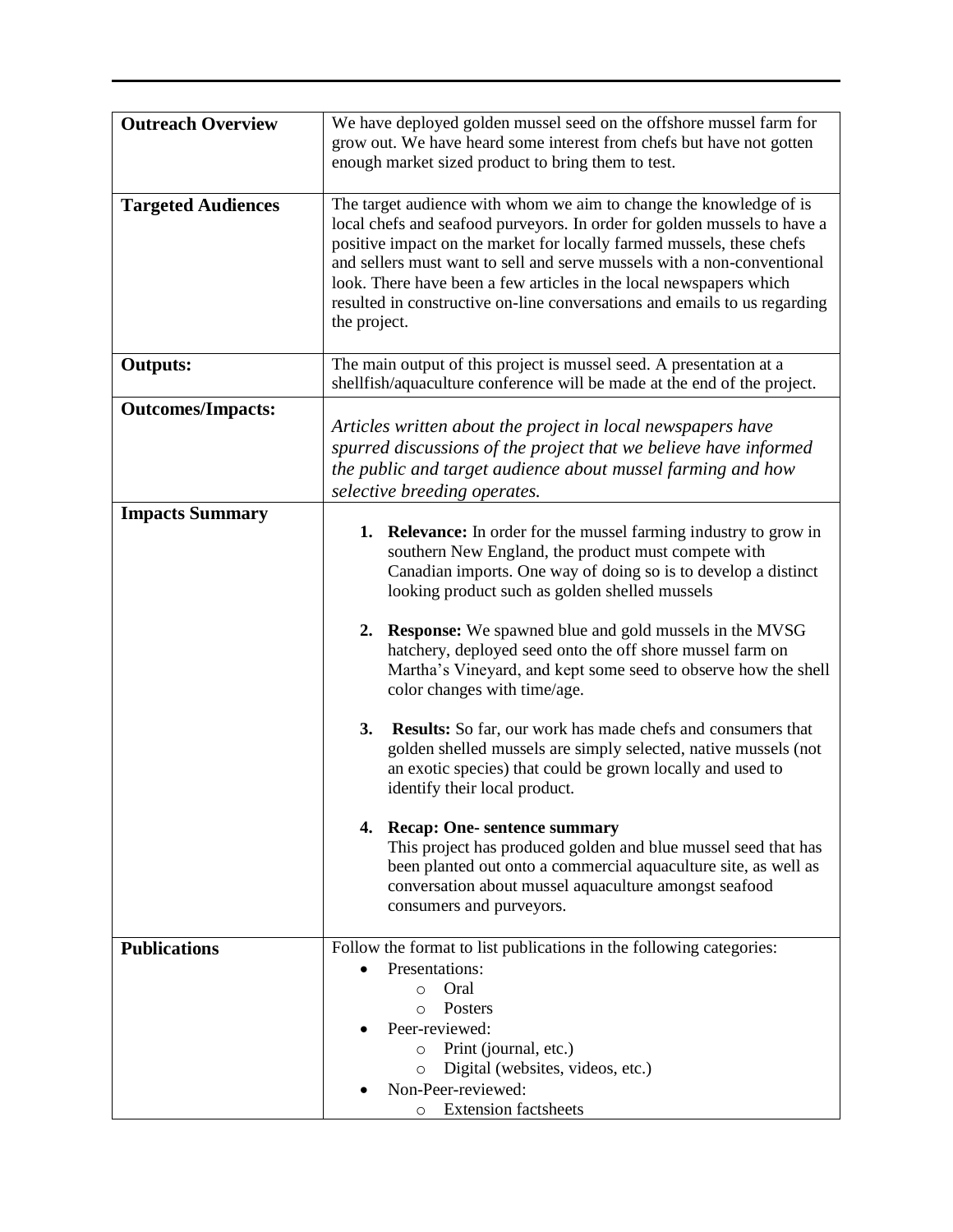|                               | Popular articles<br>$\circ$                                                                                                                                                                                                                                                                                                                                 |                                                                           |              |                                                                                                                                                 |  |  |
|-------------------------------|-------------------------------------------------------------------------------------------------------------------------------------------------------------------------------------------------------------------------------------------------------------------------------------------------------------------------------------------------------------|---------------------------------------------------------------------------|--------------|-------------------------------------------------------------------------------------------------------------------------------------------------|--|--|
|                               |                                                                                                                                                                                                                                                                                                                                                             |                                                                           |              |                                                                                                                                                 |  |  |
| <b>Students/Participants:</b> | Provide the following information for every student that worked with<br>you during the reporting period:<br>Name:<br>Whether Degree was completed during the reporting period (name,<br>$yes/no)$ :<br>New or Continuing Student:<br>Capstone/Thesis Title (actual or anticipated):<br>Date of Graduation:<br>Provide link to thesis/dissertation document: |                                                                           |              |                                                                                                                                                 |  |  |
| <b>Partnerships</b>           | List any partners that you worked with on your project. Provide the<br>following information for each Partner:                                                                                                                                                                                                                                              |                                                                           |              |                                                                                                                                                 |  |  |
|                               | <b>Partner</b><br><b>Stanley Larsen</b><br>Scott Lindell                                                                                                                                                                                                                                                                                                    | <b>Specific Type</b><br>Commercial<br>Grower<br>Researcher,<br>Consultant | <b>Level</b> | <b>Nature of</b><br>Partnership<br>Unfunded,<br>supplied seed and<br>technical advise<br>Funded, Provided<br>MVSG and Mr.<br>Larsen with advice |  |  |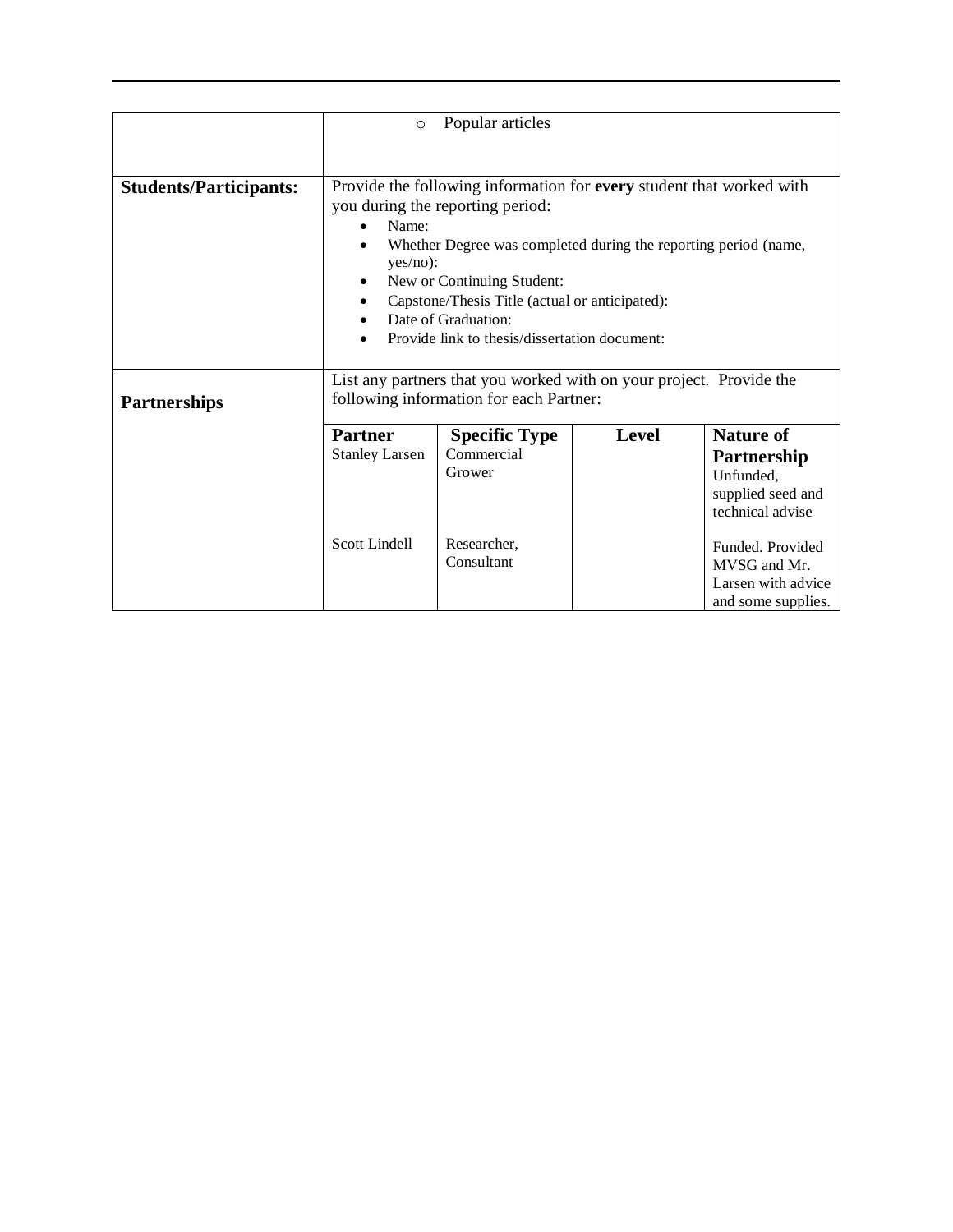

Project Final Report Martha's Vineyard Shellfish Group, Inc. Subaward #11705-Z5551009 August 2016

Title: *There is Gold in Them Thar Mussels; Testing the Feasibility of Golden Mussel Culture for Branding and Market Expansion of Farmed New England Mussels*

# **Objective 1:** *To produce both golden and blue shelled mussel seed in the hatchery and to compare larval*

*competence and growth through at least 1 mm in size.*



We have spawn, set and grown both blue and gold mussels to at least 3mm in shell length, and have not seen a difference in larval setting time or growth. However, we noticed that mussel growth is greatly arrested in tanks inside the hatchery, so it was hard to measure growth rates.

## **Objective 2:** *To deploy gold and blue mussel seed produced in the hatchery, onto the offshore mussel farm in the town waters of Chilmark, MA.*

This objective has been fulfilled, but not in the manner originally envisioned. We raised both gold and blue seed in the hatchery, set them on seed rope or transferred them onto seed rope from conventional setting screens. They were deployed onto the mussel farm in Chilmark, however recovery of the seed has been minimal. During this project period the mussel farm changed owners so maintenance of the lines was minimal for a long period. We are continuing to work and collaborate with Stanley Larsen, the new operator of the farm. During additional trips onto the mussel farm in 2016 we were not able to locate the gold seed we deployed in the summer of 2015.

## **Objective 3:** *To survey the response of seafood dealers and/or local chefs to a color branded aquaculture product.*

This objective has been introduced to the target audience through newspaper articles that have been met with interest. We have not produced any market sized golden mussels for them to actually sell or cook with.

#### *Important things we learned about gold mussels*

- 1. Mussel broodstock with only gold highlights towards the umbo, do not produce reliably gold offspring.
- 2. Many seed are gold as a smaller size but many darken with time/size.
- 3. Very gold mussels can be produced by using choice, gold broodstock.
- 4. There is no apparent difference in growth or survival between gold and blue larvae, post-sets or juvenile mussels

#### *Valuable general knowledge about growing mussels in the hatchery*

- 1. Large numbers of larvae are better set directly on some type of rope rather than conventional screens.
- 2. However, if set on screens, small seed maybe manipulated to byss to appropriate ropes.
- 3. A very low proportion of mussels are ripe to spawn at any given time, so large numbers are helpful for a successful spawn.
- 4. Using thermal stimulation of over 30C will likely kill mussels on the spawning table.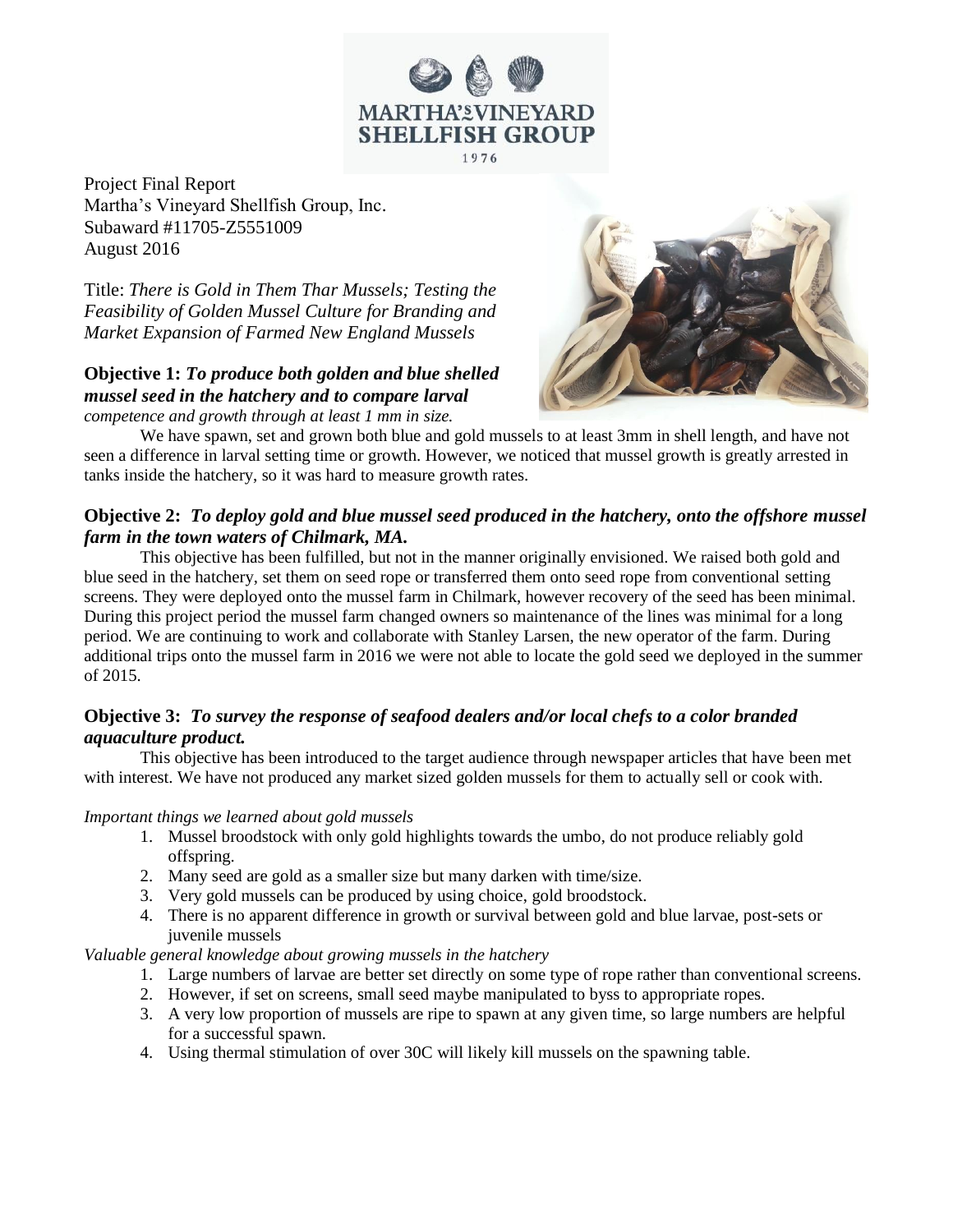### **Illustrated summary of spawning and observations**

Successful spawn #1- 6/24/2014



These broodstock were spawned at the Marine Biological Lab, and the larvae were raised at the MVSG hatchery.



Offspring from spawn #1 ranged in color. Some was separated by hand to monitor color change with time and size. Unfortunately, over time, both groups were blue and no gold shells could be found.

Successful (sponteneous) spawn #2 - 5/21/16



These broodstock (24 in total) were being held in chilled water when they spawned in their tank. Fertilized eggs were recovered and cultured as usual*.*



White seed rope with many small loops, was wrapped around a PVC frame and lowered into a larvae tank with eyed mussel larvae, for them to set onto.



Small, white seed rope on a nylon setting screen with golden mussel seed. These small loops were good for setting larvae and took up little space.